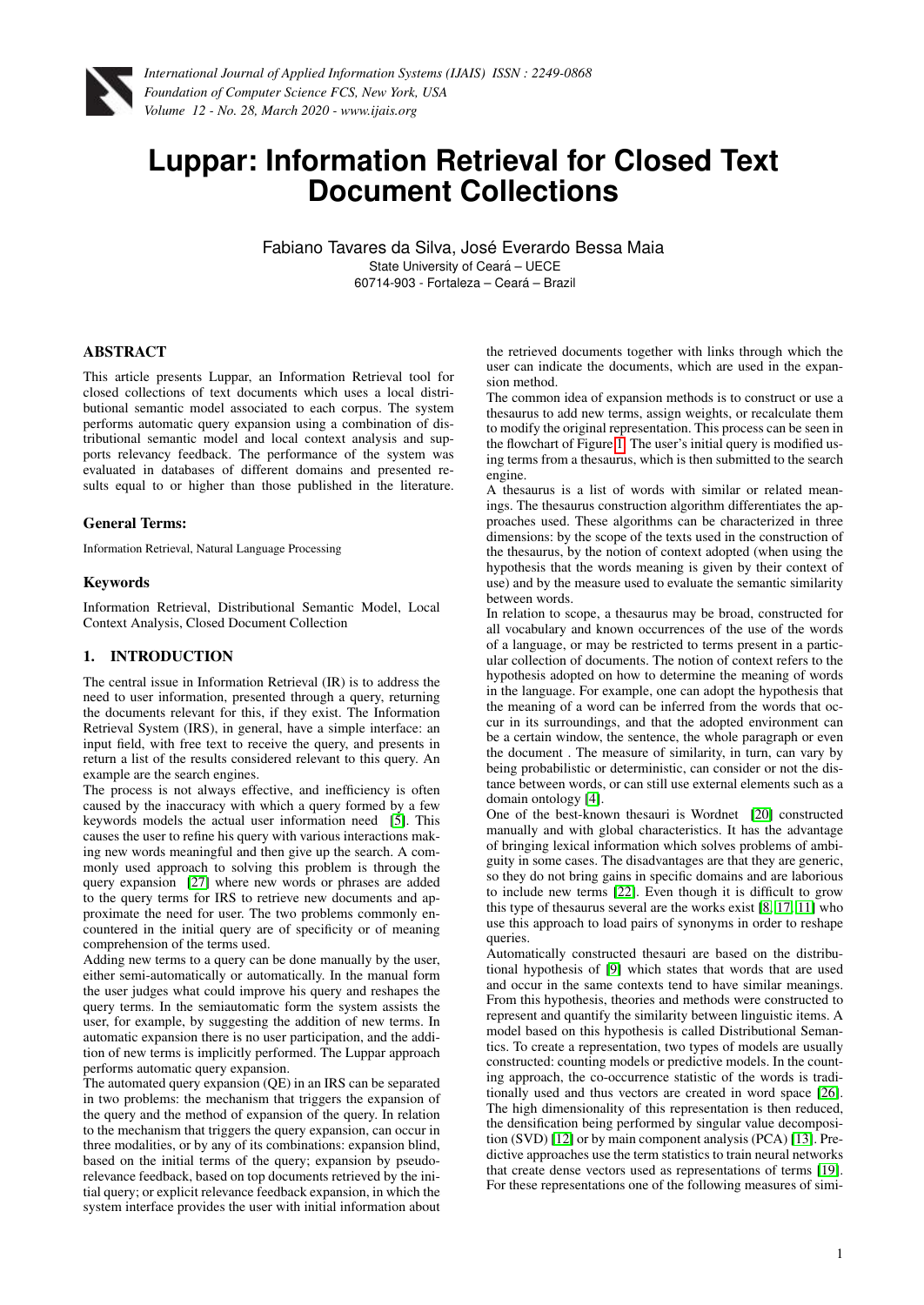



Fig. 1. Flow diagram for automatic query expansion used in Luppar. The results of the initial query are used together with a DSM thesaurus to generate the expanded query.

larity are often used: Cosine similarity [\[18\]](#page-5-9), Lin measure [\[15\]](#page-5-10) or Dice coefficient [\[6\]](#page-4-4).

A closed collection of documents is understood as being a local electronic repository of documents, which is in the horizon of search and processing. This definition is in contrast to largescale, multi-proprietary, and constantly evolving information retrieval on the Web. Examples of closed collections are a digital library or a repository of clinical patient information.

The Luppar proposal, described in this article, is a hybrid query expansion model combining local and global thesaurus properties. A thesaurus with global characteristics is constructed, in which a semantic distributional model is created for the terms of the vocabulary from the whole collection. It is combined with local context ideas by using only the top results from the initial query to constrain the context of the terms and increase the relevance of the retrieved documents. The remainder of this article is organized into three sections. Section 2, Methods, describes the algorithms used in Luppar. Section 3, Results, details of the implementation and evaluation procedures and results. Then finally the conclusion section.

# 2. MODELS

This section describes the concepts and methods used in the construction of Luppar. This is built on query expansion that uses a combination of Local Context Analysis with Distributional Semantic Model and a measure of associated text similarity.

# 2.1 Distributional Semantic Models (DSM)

This subsection briefly presents the ideas of DSM (Distributional Semantic Model) and how it is used in Luppar. The reader interested in a mathematical or algorithmic formulation is directed to [\[19\]](#page-5-8), where *Word2vec* is precisely presented.

A fundamental characteristic of a thesaurus is the consistency of similarity between terms as measured by semantic similarity. The Distributional Semantic Models (DSM) are constructed using the distributional hypothesis of [\[9\]](#page-4-3). Similar context occurring words tend to have the same meaning. The DSM is a representation of words in geometric spaces of words (context) where vectors express concepts, and their proximity is a semantic measure. This means that words are semantically similar if the contexts (neighboring words) in which they appear are similar and should lead to their representations being close. Note that this is different from a representational space in which words are orthogonal to each other (bag of words).

Constructing a DSM involves the definition of a distribution model, formed by a quadruple [\[16\]](#page-5-11): the word vectors and their dimension; a function that takes into account the co-occurrences and how these items are represented in the vector; a function of similarity defined on vectors; and eventually, a mapping that transforms the vector space.

Given a corpus, it is possible to achieve a representation of words in a context space through a supervised training process. From this representation of words and their operations of similarity it is possible to construct a semantic thesaurus. Several studies show that word-based spaces (Word Embeddings) outperform traditional counting-based models to calculate word similarity [\[19\]](#page-5-8). This work used the Word2Vec predictive distributive model [\[19\]](#page-5-8). *Word2Vec* is a Word Embedding method used to induce vector space models using deep learning in neural networks with language models [\[19\]](#page-5-8). It is based on a simplified neural network with the number of entries proportional to the vocabulary words. The hidden layer realizes a linear projection with as many dimensions as the desired dimensionality of the vector space. This feature space is designed on a soft-max hierarchical output layer. The network is trained in each pair of input-output samples at a time, and for each pair the difference between the expected and the actual output of the network is calculated. The weights of the linear combination of the network are later adjusted to reduce the error using the back propagation procedure. This procedure is repeated for all training data pairs, often in several passages over the entire training data set, until the network converges and the error does not decrease further [\[3\]](#page-4-5).

<span id="page-1-0"></span>This method leads to good results because it has been shown to produce representations that preserve important linguistic characteristics [\[19\]](#page-5-8). In practice, [\[14\]](#page-5-12) have shown that one of the main advantages of *Word2Vec* lies in its scalability, allowing training with up to billions of incoming text words in a few hours, differing from most others DSM.

# 2.2 Local Context Analysis with DSM

Automatic query expansion (without direct user interference) can be based on local or global methods. Local Analysis makes use of the best ranked documents captured by the initial query (first interaction), and without the user's participation, uses the closest terms to expand the query. On the other hand, the Global Analysis approach makes use of an external thesaurus, whether built by specialist or automatically. Already the work of Xu and Croft [\[27\]](#page-5-0), it was proposed to use the first results of a query to construct a representation by competing concepts (groups of nouns) and by similarity of these with the query to find those candidates to be added to the query expansion, that is, to combine local and global analysis for QE. In Ermakova and Mothe [\[7\]](#page-4-6) this process follows the same rationale but with refinement in the methods involved.

Algorithm [1](#page-2-0) takes as input the original query  $q$ , and  $th$ , the DSM thesaurus previously constructed for closed collection of documents of the respective query. In line 1, the best ranked documents are retrieved with the original query. In lines 2 through 8, the  $n$  passages (text) best ranked in similarity to the original query are retrieved. This is achieved by breaking the documents initially retrieved by the query into passages (judgments) and classifying the passages as if they were documents. In lines 9 to 11, for each concept (noun group) in the top passages of the results, the similarity  $sim(q, concepts[i], th)$  between the entire query  $q$  (not the individual query terms) and the concept is computed using a TF-IDF variant. In lines 12 and 13, finally, the m most well-ranked concepts, according to  $sim(q, c)$ , are added to the original query  $q$ . For each added concept a weight given by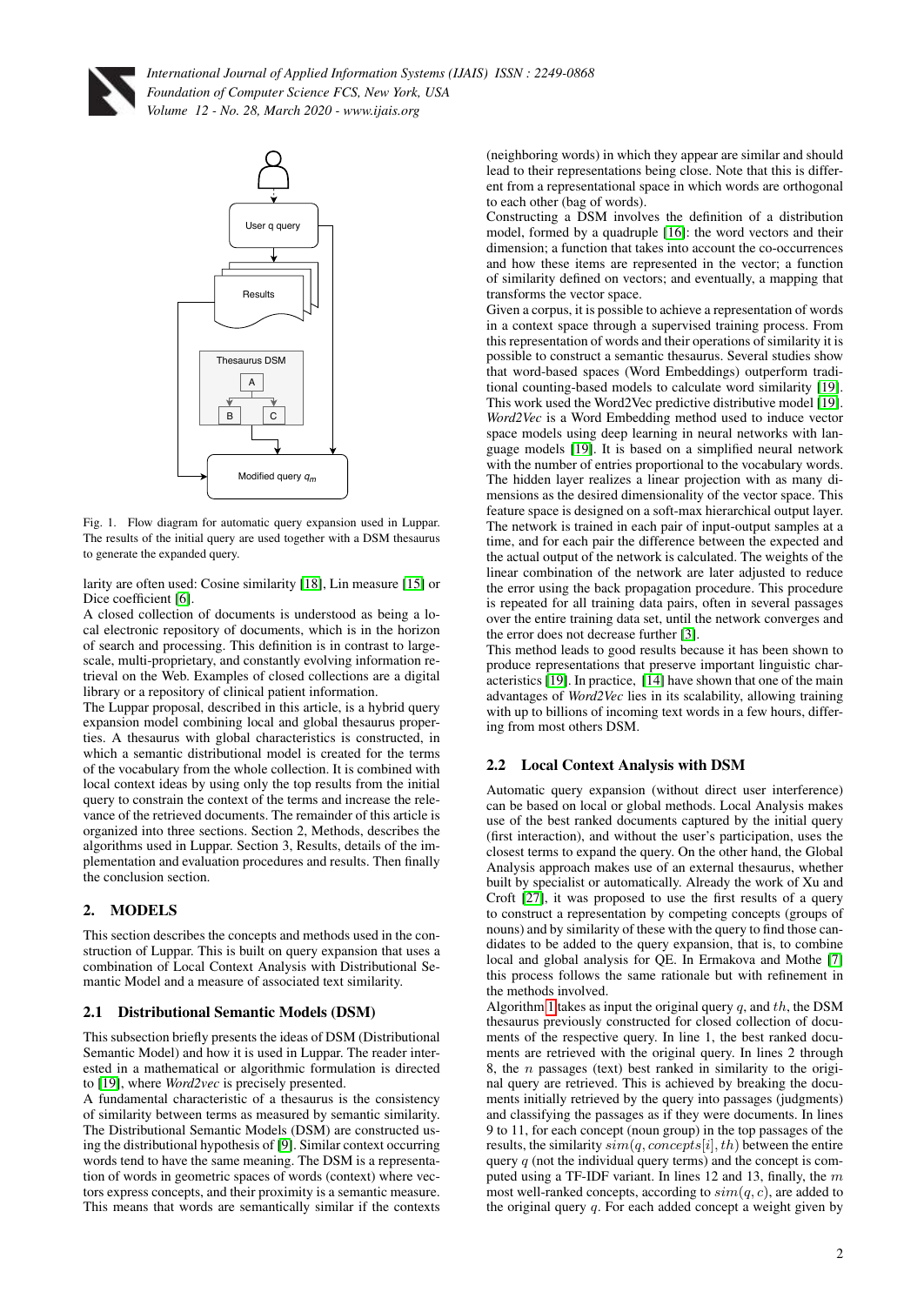

<span id="page-2-0"></span>

| Algorithm 1 Pseudocode for the QE proposed for IR.              |
|-----------------------------------------------------------------|
| <b>Data:</b> query q, thesaurus the                             |
| <b>Result:</b> modified query $q_m$                             |
| 1: $documents \leftarrow search\_top\_ranked(q)$                |
| 2: for each <i>documents</i> do                                 |
| $passes \leftarrow window(document);$<br>3:                     |
| 4: for each passages do                                         |
| 5:<br>$concepts \leftarrow find\_concepts_in\_context(passage)$ |
| end for<br>6:                                                   |
| $7:$ end for                                                    |
| 8: sort( <i>concepts</i> )                                      |
| 9: for $i \leftarrow 1$ to N do                                 |
| $m[i] \leftarrow \text{simple}(q, concepts[i], th);$<br>10:     |
| $11:$ end for                                                   |
| 12: $sort(m)$                                                   |
| 13: $q_m \leftarrow q + m[1n]$                                  |

 $1-9x_i = m$ , where i is the position of the concept in the ranking of concepts. The terms in the original query  $q$  can be emphasized by assigning a weight equal to 2 for each of them.

This algorithm for LCA query expansion has well defined local and global characteristics. The best of the local analysis is to use the top results that are assumed to be the best results. The global analysis use the concept of context and phrasal structures on the local set [\[2\]](#page-4-7). There are two sensitive points in algorithm [1.](#page-2-0) The first in line 5, which corresponds to the method of finding the concepts (group of more significant nouns at the top of the original query) and the second is the similarity function, in line 10, where the score between each concept and the query is calculated. It is precisely in these two aspects that our approach differs.

First, to extract the concepts a reduction of the representation of the documents of the rank top was used, which Croft [\[27\]](#page-5-0) called passage, which is a reduced document structure with a window of size  $W$ . In our approach this window is automatically created using a complete period, until its closure by a syntactic signal. It was assumed that meanings are more closed to a complete period or paragraph. The period representation remains bag-ofword. Note that this strategy corresponds to a window of variable size.

The second sensible point of the algorithm is the similarity function that quantifies the correlation between the concept and a query term. The final goal is to expand the original query and estimate a  $P_q$  probability to be associated with it to be used in the language model to retrieve documents. In the work of Xu and Croft [\[27\]](#page-5-0) it is proposed to use the simple correlation combined with a non-trivial variant of TF-IDF. In Ermakova and Mothe [\[7\]](#page-4-6) work, besides making use of statistics about the document, information is also used of the terms that surround the terms of the query with a similarity formula that uses the distance and correlation.

The method in this work takes as a base the similarity proposed by Croft with the construction of short passages of the top of the rank to obtain the concepts, but also, like in the work of Emakorva, looks for to find words with meanings that will go besides the correlation between the terms of the query and the concepts. The strategy was to use the distributional hypothesis in function f to determine if the concept deserves to be a candidate term for expansion with strong meaning associated with query. Corpus defined off-line were used to build the DSM. These models are based on contexts that have similarity, and thus can associate an estimate of Pq to the contexts in which the query terms could appear in the documents.

In general terms, the method consists of using the passages to limit the universe of possibilities of terms that contextualize the query and this is one of the advantages of the local approach since the initial results bring much of the real intention of the user . The relevance of the query should now be refined for documents

not perceived by questions of synonymy or polysemy. Then these passages are taken from the concepts according to LCA. These concepts are then selected according to the semantic similarity criterion constructed by the distributional model in a global way. This second step makes a total difference in comparison to the global thesaurus model because even though two words have semantic similarity and always appear in the same global context, it is through the LCA the relevance of the new term for expansion was restricted, for the collection of documents in focus.

#### 2.3 Automatic Query Expansion (AQE)

The two-step recovery method proposed and implemented in Luppar makes use of similarity measures in two moments: in the initial recovery without expansion and in the recovery with the expanded query based on the documents ranking on top of those recovered in the first stage. A collection  $D$  of documents is given where each document  $d$  is represented in a vector space of words of  $t$  terms, with the terms indexed forming a vocabulary  $V = k_1, k_2...k_t$ . In this space each document is represented by a vector of weights of the words  $q = \{w_{1,0}, w_{2,0}..., w_{t,0}\}.$ Let  $q$  be the query represented as a pseudo document also in the same space  $q$  being  $w_t$  the weight associated with the term in the query. The similarity between query  $q$  and document  $d$  is expressed as follows:

$$
sim(d,q) = \sum_{t \in q \cap d} w_{t,d} \cdot w_{t,q} , \qquad (1)
$$

where  $w_{t,q}$  and  $w_{t,d}$  are the weights calculated by the TF-IDF (frequency of the term by the inverse of the frequency in the documents):  $w_{i,j} = (1 + \log f_{i,j}) \times \log \frac{N}{n_i}$ , if  $f_{i,j} > 0$ , else 0. The second step is the recovery with the query expanded. The AQE process is to use the terms of q to find new terms, without user input, to solve disambiguation problems and to discriminate documents better. Given initially that  $q$  will have new terms and will be called q'. The new terms compose  $w_j$  in q'. Now the similarity is calculated according to formula 1 but with  $sim(d, q')$ . The choice of the new terms is made by two thesauri. A global and static *WordNet* thesaurus [\[20\]](#page-5-1) and another one constructed automatically using Distributed Semantic Model with Word Embedding representation [\[19\]](#page-5-8).

In the online process the query has the same representation of the documents. The Vector Space Model (VSM) [\[25\]](#page-5-13) and the probabilistic Okapi BM25 [\[24\]](#page-5-14) were implemented and used as IR search models. In LCA [\[27\]](#page-5-0) every process for expanding the query occurs online and does not depend on the global thesaurus. However, this approach requires the use of DSM, which requires pre-training to construct the model based on contexts. In the search process the method has as input the original query  $q$  that will be expanded and qualified with the probability  $P_q$  for each term of the original query and for the terms added to it. Starting with  $q$  a quick query with VSM is performed and get  $n$  documents at the top of the rank. Using these documents are created the passages (smaller and meaningful structures).

In this work a passage is a period closed by a syntactic mark. Passages are ordered as if they were small documents using VSM in the same way as with the original query. From these passages the  $m$  most well-ranked passages are selected and then extract the concepts that will serve as candidates for expansion. Then the best concepts (greater  $P_q$ ) extracted from the top passages of the documents returned from the query are selected. The similarity  $sim(q, c)$  between each concept c and the original query is computed by:

$$
sim(q,c) = \prod_{k_i \in q}^{c} (\delta + \frac{\log(f(c, k_i) \times IDF_c)}{\log n})^{IDF_i}, \quad (2)
$$

where  $k_i$  corresponds to each term of q. IDF<sub>i</sub> and IDF<sub>c</sub> are the inverse of the frequency over term of the query  $i$  and about the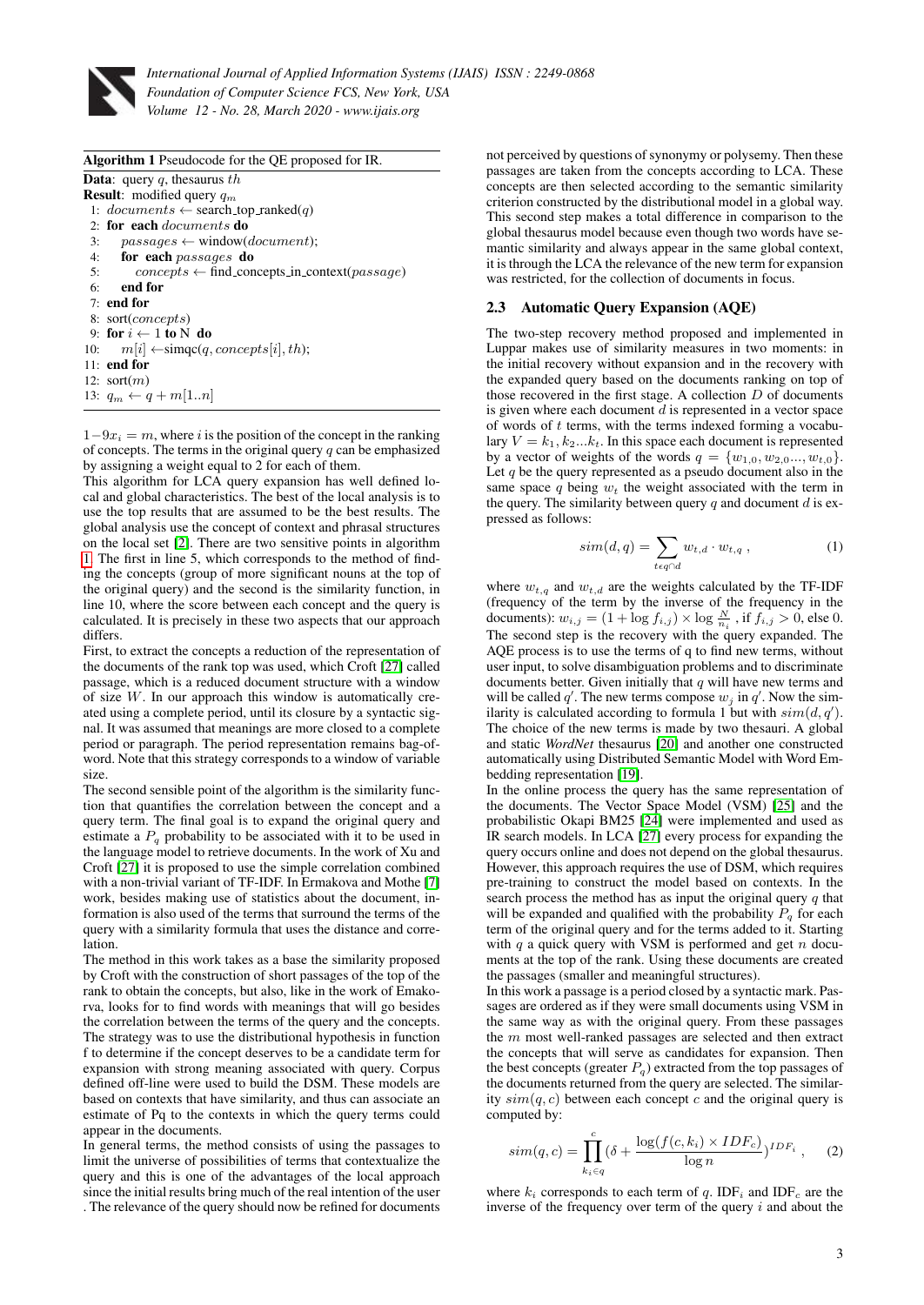

<span id="page-3-0"></span> $\equiv$ 

*International Journal of Applied Information Systems (IJAIS) ISSN : 2249-0868 Foundation of Computer Science FCS, New York, USA Volume 12 - No. 28, March 2020 - www.ijais.org*

Table 1. Information about the datasets.

| Base        | Subject (Idiom) |        | $N^{\circ}$ of Docs $\mid N^{\circ}$ of Topics |
|-------------|-----------------|--------|------------------------------------------------|
| <b>MED</b>  | Medicine (EN)   | 1.033  | 30                                             |
| <b>LISA</b> | Library (EN)    | 6.004  | 35                                             |
| NPL         | Elect Eng (EN)  | 11.429 | 100                                            |

concept c respectively. The  $F(c, ki) = w2v \cdot sim(c, k<sub>i</sub>)$  where  $w2v,sim$  is the function of Word2vect used to measure semantic similarity across the cosine of the vector generated by DSM. Next, the concepts that are closer to the query as a whole are ranked. The best concepts are chosen to be quantified according to their importance. In Ermakova and Mothe [\[7\]](#page-4-6), propose to penalize candidates in various aspects (IDF, score, importance and POS), while this approach kept penalizing with weight 2 for the words of the original query and penalizing the concepts with  $1 - 9xi = m$  [\[27\]](#page-5-0) and also with the IDF, considering that the other scores did not significantly alter the accuracy.

Thus, in the application of the approach two macro processes are executed. The first off-line for corpus preprocessing, inverted index construction, storage of DSM counting statistics and training. The second is an online process responsible for effectively expanding the query by LCA and thus performing the search using the language models.

The project supports managing multiple document corpus. In the first step for each corpus is constructed an inverted index. In the index some statistics are stored, the language model and the dictionary of the terms. The terms in stopwords are removed. The Porter radicalization process [\[23\]](#page-5-15) is applied. Frequency and distance are stored in the inverted index. In the process of constructing the document representation, the unigram (bag-ofword) model with weight factor TF-IDF is used for the relationship between terms and documents. TF-IDF uses the L2 frequency normalization [\[1\]](#page-4-8). With the complete unigram model we started the DSM training training phase. A predicted language model (Word Embedding) was used. Specifically the Word2Vect implementation [\[19\]](#page-5-8) with CBOW (Continuos Bag-of-Word) architecture was used. The dimensionality of the vector used was size of 300. Window of size  $W = 5$  for the contexts. With all these steps completed the system is ready to receive an inquiry.

# 3. RESULTS AND DISCUSSION

This section presents the data sets, merit indices used in the assessment, and the results.

# 3.1 Data and Metrics

The evaluation made use of three sets of data already commonly used as reference for evaluation in information retrieval. The three test collections were developed by Ed Fox at the Virginia Polytechnic Institute and State University [\[21\]](#page-5-16). Table [1](#page-3-0) shows the characteristics of these collections.

All collections are made up of three files. A file with the documents, the second with the queries and the third the identification of the query and which documents were judged relevant by the consultation. These documents are entries for the proposed algorithms and its implementation produced a fourth document with the retrieval of recovered files. This organization known in the Cranfield paradigm allowed to evaluate and compare the need for information-document.

The MED data are short documents but with high accuracy queries without query expansion and with short queries. The LISA are documents with precision low and with long queries that will oppose the need to expand query. The NPL with short document size, but with a much larger documents, with medium precision and with many queries varying between long and short. In this way it was possible to trace the results on top of these three scenarios and to verify the best response to the approach.

To evaluate the performance of the ACL query expansion using DSM, implemented three other methods for comparison. The query expansion using to WordNet [\[20\]](#page-5-1), that is, a global external thesaurus, the LCA itself with Local characteristics [\[27\]](#page-5-0), but without using the DSM and the original without expansion, taken as baseline. The metrics used are the same as the TREC [\[10\]](#page-4-9). Even the same software called *trec\_eval* in its last version 9.0. Of the eleven metrics produced, four were chosen for this job:

- —MAP: precision on all queries;
- -**Boref:** calculates a preference relation, that is, if the documents judged are recovered before those deemed irrelevant;
- -Reciprocal Rank: accuracy in relation to the first results.
- The Recall-Precision curve: 11 points interpolating the average precision (in 0%, 10%, ...., 100% of the recall) that allows to draw the coverage curve and precision allowing the realization that 'as the most relevant documents are recovered (the recall increases) and while irrelevant documents are recovered (the accuracy decreases).

#### 3.2 Results

Tables [2,](#page-3-1) [3](#page-3-2) and [5](#page-4-10) present the results of the experiments for the MED, LISA and NPL data sets. Each table shows four result columns: baseline, wordnet, LCA, and LCA-DSM. The baseline column refers to the retrieval of information by a query without expansion. The results in the wordnet column refer to the query expansion with the wordnet thesaurus. The LCA column records the results where the query expansion is based on the local context using Wordnet synonyms. Finally, the LCA-DSM column applies the word embedding combined with Local Context Analysis to construct a synonym dictionary and uses this synonym dictionary in the query expansion. The experiments were performed using the VSM and BM25 models.

Note that the results for LCA-DSM are consistently higher for the three bases, for the two models, and for the three performance indices. In only one case, the map metric, in model BM25 on the LISA database the index was slightly lower. The Recall-Precision curves in Figures [2,](#page-4-11) [4](#page-4-12) and [3,](#page-4-13) one of the main benchmarks of performance for presenting a non-punctual comparison, confirm these results. In all of them, the curve for BM25-LCA-DSM is above the others. Note also that MAP is an approximate measure of the area under the non-interpolated recall-precision curve (RPAUC) and confirms these conclusions.

Table 2. Performance metrics results for MED

<span id="page-3-1"></span>

| collection. |           |              |        |        |        |
|-------------|-----------|--------------|--------|--------|--------|
| Model       | Metric    | <b>Bline</b> | WNet   | LCA    | $+DSM$ |
| <b>VSM</b>  | map       | 0.5142       | 0.4949 | 0,5255 | 0,5348 |
|             | bpref     | 0,8985       | 0,9318 | 0.9418 | 0.9406 |
|             | RR        | 0.8537       | 0,7726 | 0,8889 | 0,8889 |
| <b>BM25</b> | map       | 0,5033       | 0.4873 | 0.5262 | 0.5459 |
|             | bpref     | 0,8985       | 0.9318 | 0,9660 | 0.9712 |
|             | <b>RR</b> | 0,8992       | 0,8294 | 0,8253 | 0,8944 |

Table 3. Performance metrics results for LISA

<span id="page-3-2"></span>

| collection. |           |              |        |        |        |
|-------------|-----------|--------------|--------|--------|--------|
| Model       | Metric    | <b>Rline</b> | WNet   | LCA    | $+DSM$ |
| <b>VSM</b>  | map       | 0.2641       | 0.2034 | 0.2475 | 0,2602 |
|             | bpref     | 0.9981       | 1.0    | 1.0    | 0.9981 |
|             | <b>RR</b> | 0.5184       | 0.4618 | 0.5006 | 0,5038 |
| <b>BM25</b> | map       | 0.3495       | 0.2520 | 0,3577 | 0,3627 |
|             | bpref     | 0.9981       | 1.0    | 1.0    | 0.9981 |
|             | RR        | 0.6459       | 0.5085 | 0.6400 | 0,6693 |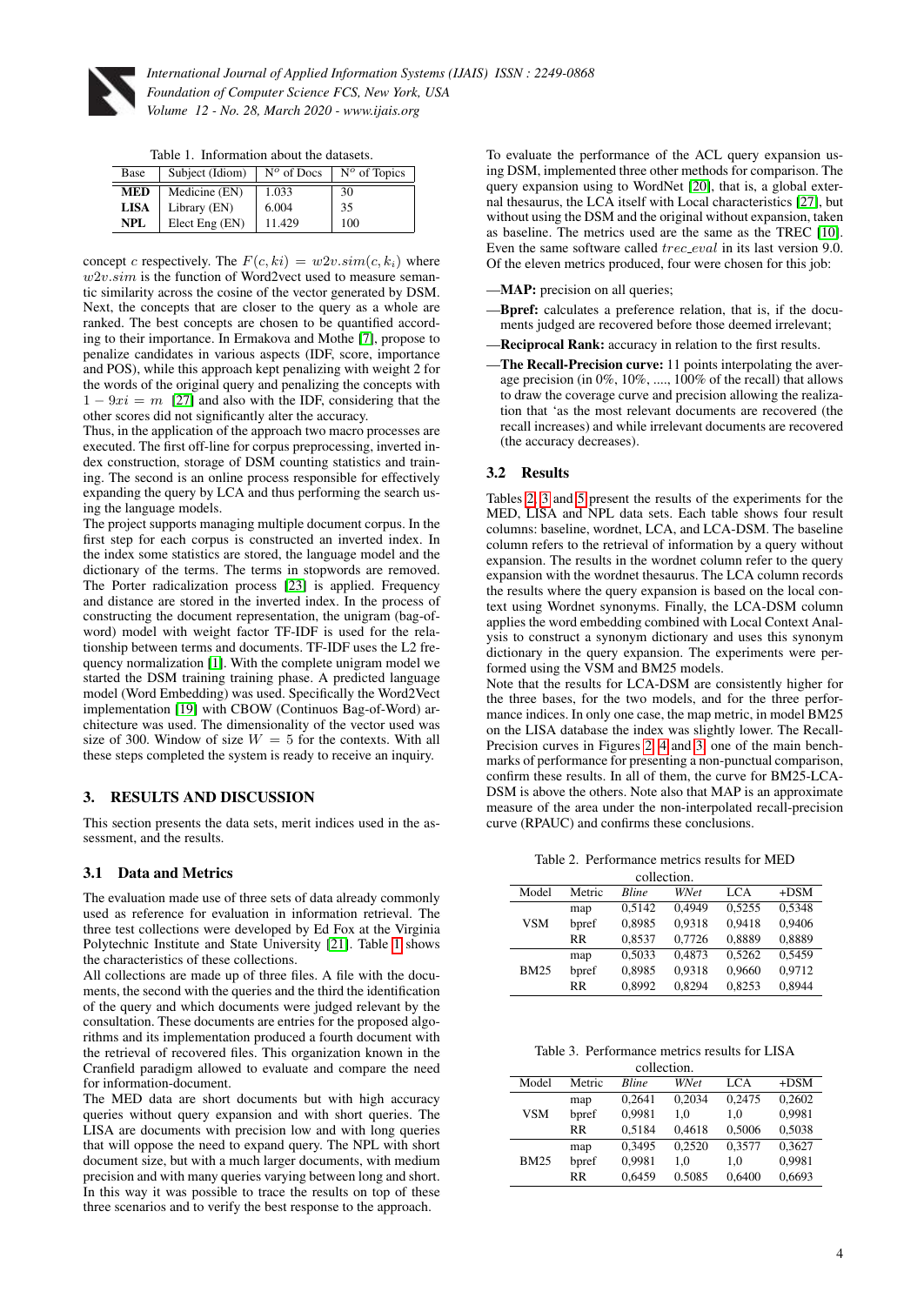

Table 4. Performance metrics results for NPL

| collection.                         |           |              |        |        |        |
|-------------------------------------|-----------|--------------|--------|--------|--------|
| Model                               | metric    | <b>Bline</b> | WNet   | LCA    | $+DSM$ |
| VSM                                 | map       | 0,1886       | 0.1428 | 0.1968 | 0.2282 |
|                                     | bpref     | 0.9767       | 0.9886 | 0.9878 | 0.9333 |
|                                     | <b>RR</b> | 0.4437       | 0,3583 | 0.5014 | 0,4267 |
|                                     | map       | 0.2124       | 0.1756 | 0.2640 | 0.2580 |
| <b>BM25</b>                         | bpref     | 0.9766       | 0.9819 | 0.9891 | 0.9815 |
|                                     | <b>RR</b> | 0.5987       | 0.5432 | 0.6142 | 0,6373 |
| Table 5. Results for NPL collection |           |              |        |        |        |

<span id="page-4-10"></span>

<span id="page-4-11"></span>Fig. 2. Precision-recall curves for the MED data set showing that the performance of the BM25-ACL-DSM method is superior to the others compared.



<span id="page-4-13"></span>Fig. 3. Precision-recall curves for the NPL data set. The BM25 methods outperform the others. The Local Context Analysis (LCA) provides an additional gain.

#### 4. CONCLUSION

Luppar is an Information Retrieval System (IRS) designed and implemented for corporate use, ie for closed text documents collections (not for web). The application takes advantage of this including a semantic thesaurus based on word embedding built only with the documents from the target collections. This approach prevents queries from being expanded with terms that, although they are meaningful in the language, are non-existent in the collections in focus. Word embedding restricted to the corpus combined with Local Context Analysis (LCA-DSM) complete the proposal in Luppar.

The paper used criteria and methods of the TREC conference to evaluate the proposal. The results of Tables 3, 2 and 4 show that the IR methods of Luppar are satisfactory and compatible with the state of the art. The experiments were constructed in order to reveal the efficiency gain of the LCA-DSM combination in



<span id="page-4-12"></span>Fig. 4. Precision-recall curves for the Lisa data set. For this data set, the gain obtained with the Local Context Analysis (LCA) was lower.

relation to each method, LCA or DSM, applied in isolation. The IRS performance with the non-expansion query was included as the baseline method for control of the experiments.

Future work will be focused on putting Luppar into real application in a clinical case repository and news repository. Other evolution of this work extends it to retrieving information on the web. Luppar for web search is an ongoing project.

#### 5. REFERENCES

- <span id="page-4-8"></span>[1] Gianni Amati and Cornelis Joost Van Rijsbergen. Probabilistic models of information retrieval based on measuring the divergence from randomness. *ACM Trans. Inf. Syst.*, 20(4):357–389, October 2002.
- <span id="page-4-7"></span>[2] R. Baeza-Yates and B. Ribeiro-Neto. *Recuperação de Informac¸ao - 2ed: Conceitos e Tecnologia das M ˜ aquinas ´ de Busca*. Bookman Editora, 2013.
- <span id="page-4-5"></span>[3] Yoshua Bengio, Rejean Ducharme, Pascal Vincent, and ´ Christian Jauvin. A neural probabilistic language model. *Journal of machine learning research*, 3(Feb):1137–1155, 2003.
- <span id="page-4-1"></span>[4] J. Bhogal, A. Macfarlane, and P. Smith. A review of ontology based query expansion. *Inf. Process. Manage.*, 43(4):866–886, July 2007.
- <span id="page-4-0"></span>[5] Claudio Carpineto and Giovanni Romano. A survey of automatic query expansion in information retrieval. *ACM Comput. Surv.*, 44(1):1:1–1:50, January 2012.
- <span id="page-4-4"></span>[6] James R Curran and Marc Moens. Improvements in automatic thesaurus extraction. In *Proceedings of the ACL-02 workshop on Unsupervised lexical acquisition-Volume 9*, pages 59–66. Association for Computational Linguistics, 2002.
- <span id="page-4-6"></span>[7] Liana Ermakova and Josiane Mothe. Query expansion by local context analysis. In *Conference francophone en Recherche d'Information et Applications (CORIA 2016)*, pages pp–235, 2016.
- <span id="page-4-2"></span>[8] Zhiguo Gong, Chan Wa Cheang, and U Leong Hou. Web query expansion by wordnet. In *International Conference on Database and Expert Systems Applications*, pages 166– 175. Springer, 2005.
- <span id="page-4-3"></span>[9] Zellig S Harris. Distributional structure. *Word*, 10(2- 3):146–162, 1954.
- <span id="page-4-9"></span>[10] Seyyed Hadi Hashemi, Charles LA Clarke, Jaap Kamps, Julia Kiseleva, and Ellen M Voorhees. Overview of the trec 2016 contextual suggestion track. In *Proceedings of TREC*, volume 2016, 2016.